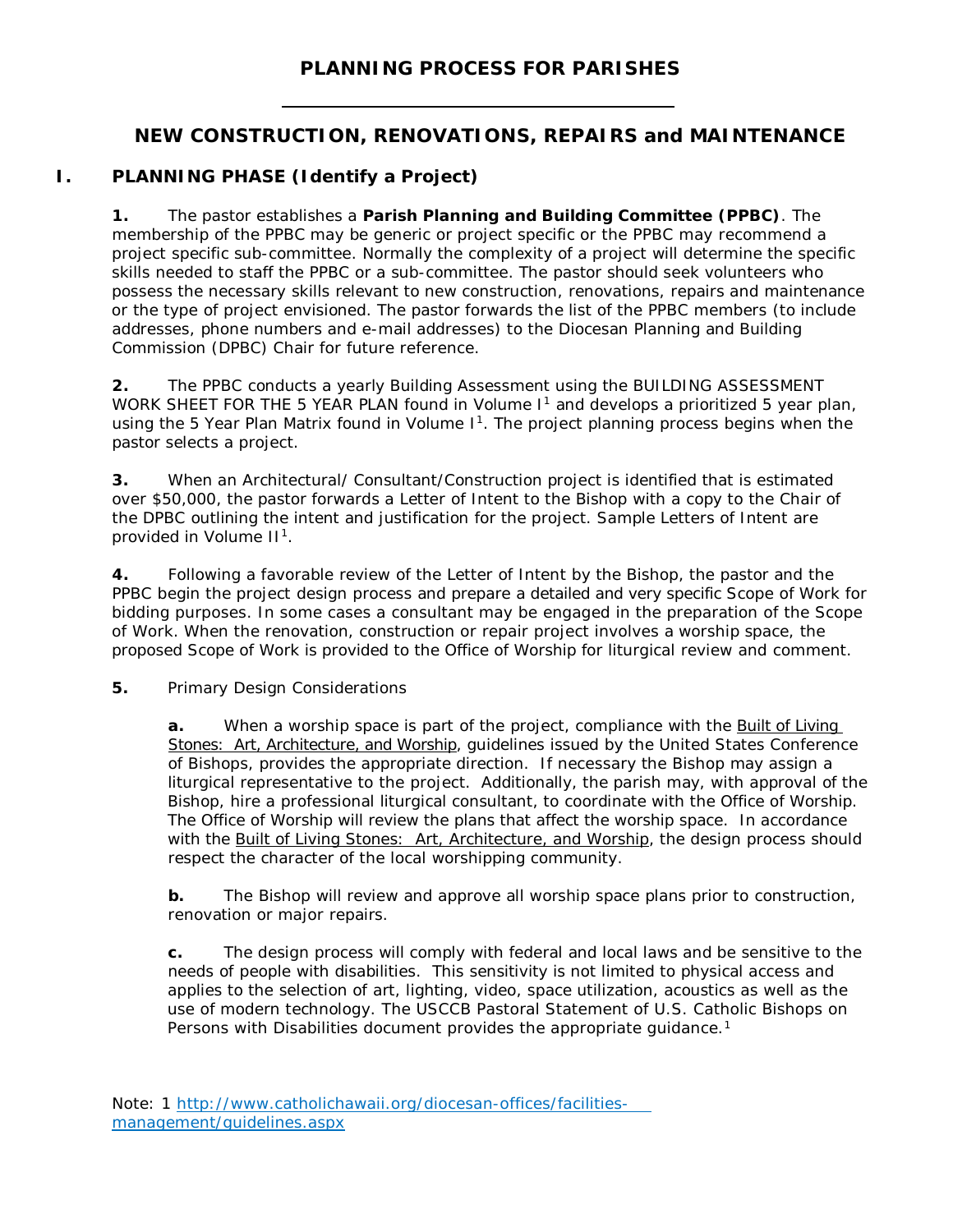#### **6.** Project Description; Architectural Program or Scope of Work

**a.** The PPBC develops a Project Description (sample Project Description/Program/Scope of Work provided later in Volume II)<sup>1</sup>. The project Description/Program/Scope of Work should *include every possible consideration* with regard to the operation or overall intent. It is prudent to include every relative concern/item, because adding concerns/items later in the process can become expensive. At this point ideas are more important than exact costs. As the bid process progresses, costs become more refined and lower prioritized items with their associated costs will drop from the project.

**b.** A Project Description/Program/Scope of Work with site plan is developed detailing all objectives, spaces, services (i.e. telephone, sound, lighting, data {modern technology}, utilities, etc.), equipment (new and existing), special finishes, furniture and spatial relationships. The Project Description/Program/Scope of Work forms the basis of the parish's expectations and goals for the completed project. The pastor, parish leadership, PPBC and various ministries and parishioner groups should review and contribute to the development of the Project Description. In the case of technically complex projects, an outside Architect/consultant is usually engaged to prepare the Project Description/Program/Scope of Work in sufficient detail to develop a biddable Scope of Work for the basis of a Request for For Proposal  $(RFP)^1$ . If an Architect/consultant is required, the PPBC issues a Request for Qualification (RFQ) and follows the procedures under Section II.

- **c.** Develop Project Description/Program/Scope of Work Content:
	- **1.** Brief project statement
	- **2.** Statement of purpose and need for the project
	- **3.** Context/Background of the project:

**a.** Describe how project supports the overall goals of the parish **b.** Describe how project supports projected parish demographics and service requirements.

**c.** What - if any - pre-project requirements need to be completed prior to this project?

- **4.** Project Components (detailed description with site plan attached): **a.** New Construction
	- **b.** Maintenance Improvements/Upgrades
	- **c.** Demolition
- **5.** Issues and Concerns Identified: **a.** Physical (e.g. ADA, lack of buildable space, existing infrastructure) **b.** Permitting **c.** Construction-phase impact on religious services Parish/Facility operations

**6.** Pre-bid advice provided by professional architects, consultants, contractors, engineers during development of project description

- **7.** Estimated Project Schedule
- **8.** Order of Magnitude Project Costs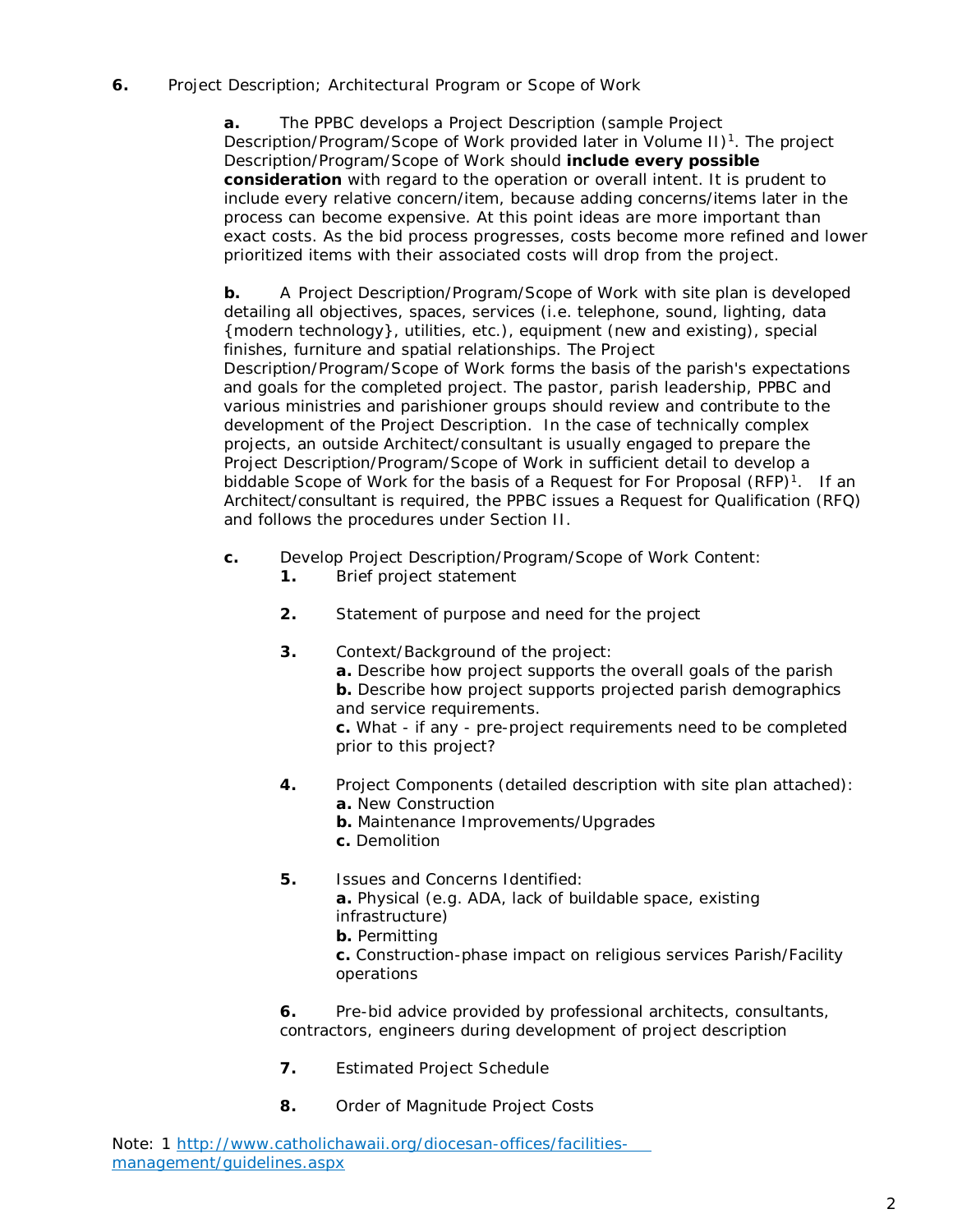- **9.** Site Plans:
	- **a.** Existing conditions: buildings, utilities, traffic patterns
	- **b.** Proposed changes to the overall facility

**c.** On completion of Project Description/Program/Scope of Work, the Pastor and PPBC will provide all the Stakeholders of the Parish with a participatory opportunity to voice their opinions with regard to the Project Description/Program/Scope of Work, projected schedule and estimated costs. It is prudent for the Parish Pastoral Council/Parish Finance Committee attend these presentations. Upon approval by the Pastor the PPBC, Parish Finance Council and Parish Pastoral Council, the Parish will proceed to developing a biddable Request for Fee Proposal.

#### **II. REQUEST FOR QUALIIFICATION (RFQ) FOR ARCHITECTS, CONSULTANTS AND PROJECT MANAGERS**

**1.** Diocesan Policy requires a Project Manager for construction Projects over \$750,000, Volume II<sup>1</sup> refers.

**2.** The pastor and PPBC issues RFQs for the project to three or more qualified professionals (i.e., architects, consultants and Project Managers).

**3.** PPBC develops a RFQ. (Sample RFQ letter for professional services is provided in Volume  $\left| \right| \right|$ <sup>1</sup>

- **a.** RFQ Package contains:
	- RFQ Invitation Letter
	- Request for respondents qualifications
	- Project Description and Scope of Work
	- Respondent Interviews
		- Due date, time and place
		- Interview scoring template
		- Format: hardcopy submission, original signature. No e-mail or fax submissions.
		- Blank Contract/Services agreement for information and insurance requirements, located in Volume III<sup>1</sup>

**b.** PPBC researches prospective respondents for experience in comparable work and reputation. Identify a minimum of three qualified respondents.

**c.** The pastor forwards an RFQ to the prospective respondents.

**d.** Sealed Respondents submissions are date stamped when received. (No faxed copies or unsealed submissions should be accepted.)

**e.** Submission letter Opening procedure:

**1)** Establish Respondent Submission Opening Committee: The Pastor, members of the PPBC, and a member of the Parish Finance Council

**2)** The sealed respondent Submission Letters are opened, initialed and dated by each member.

**f.** Select Architect/consultant

**1)** The pastor evaluates the respondent Submission Letters with the PPBC and sets an interview schedule for the selected respondents.

**2)** The pastor and PPBC conduct onsite in depth and detailed interviews with the respondents.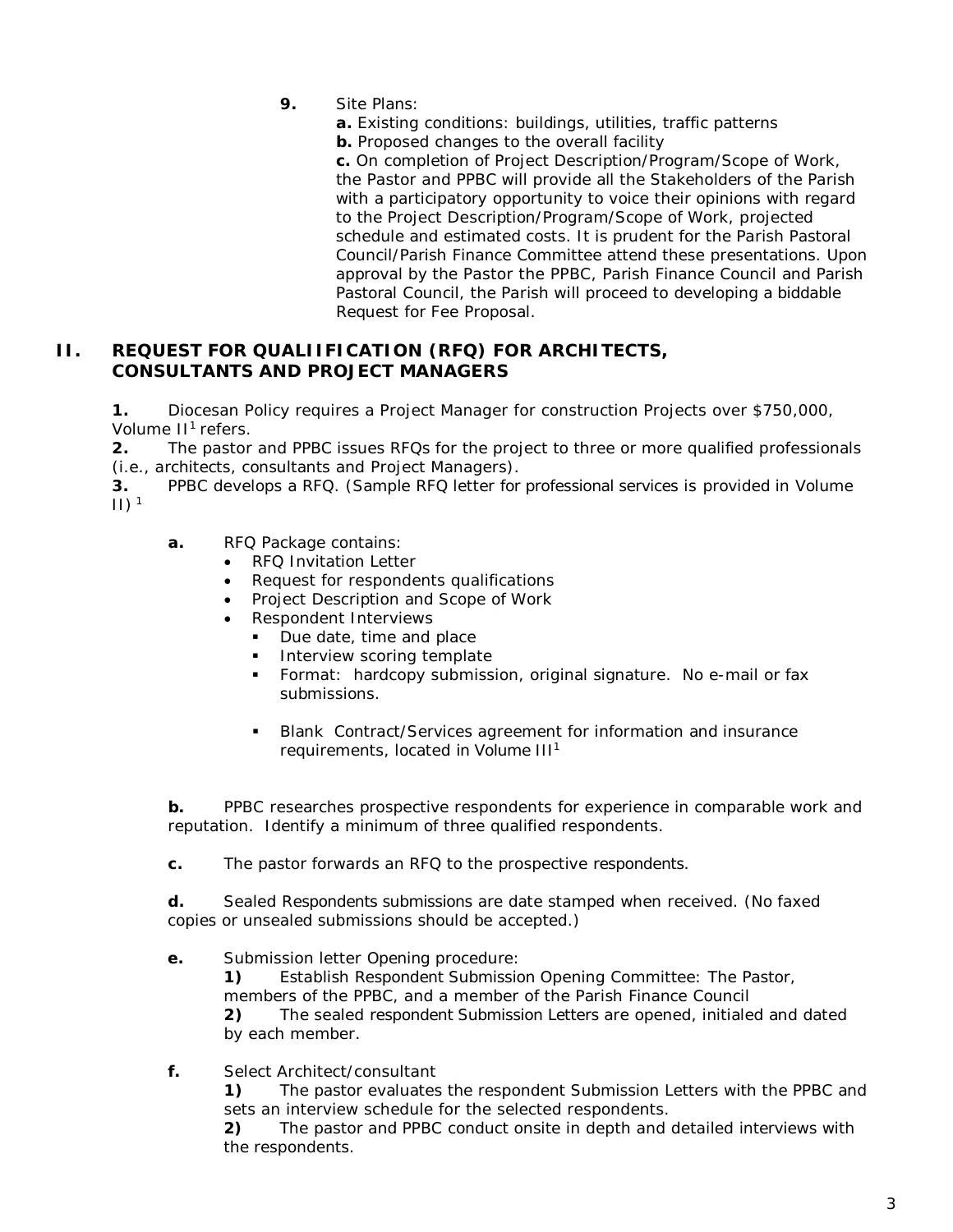**g**. Provide Respondent a Request for Proposal (RFP)

**1**) The selected respondent is invited by an RFP to submit a bid based on negotiated deliverables with associated costs for each deliverable, and with the understanding the pastor and PPBC must approve a submitted deliverable before payment is made and before proceeding to the next deliverable.

**2)** Provide the selected respondent with three copies of the standard Diocesan Contract for professional services.

**3)** Projects over \$50,000 should be presented to the DPBC for review.

**4)** For projects over \$50,000 the selected respondent forwards a signed original contract and two signed copies to the pastor. The pastor forwards the signed original and two signed copies of the Contract to the Facilities Services Manager for further processing.

**5)** The Facilities Services Manager forwards the original and two copies of the signed contract to the Diocesan Attorney for review if there are suggested modifications to the contract. Contracts without any suggested modifications are forwarded to the Bishop for approval and signature.

**6)** Upon final approval by the Bishop, two signed agreements are forwarded to the pastor. The pastor retains a copy and forwards a signed agreement to the selected respondent.

#### **III. ARCHITECTURAL/CONSULTANT CONCEPTUAL DESIGN PHASE AND FINANCIAL PLAN**

**1.** At the conclusion of the design phase, the pastor and PPBC schedule a presentation for all the parishioners/stakeholders of the parish to provide them with an opportunity to voice their opinions with regard to the conceptual design and financial plan.

- **a.** Site plan of the entire property
- **b.** A brief narrative elaborating on the approved Program/Scope of Work

**c.** Assurance that the design has the approval of the appropriate Parish Finance and Pastoral Councils, ministries, boards and committees.

- **d. O**rder of Magnitude Project Budget (the attached Appendix refers)
- **2.** The Financial Plan will encompass the following:
	- **a.** the sources of funds
	- **b**. a strategy for payment for the project as work is completed
	- **c**. total amount of parish savings
	- **d**. total amount in the Parish Assessment Free Building Fund, if established
	- **e**.monies raised for this particular capital improvement
	- **f.** parish statistics on the average number of adults in attendance for Saturday/Sunday liturgy
	- **h**.average weekend collection

The Diocesan Finance Office is prepared to assist the Parish Finance Committee and the PPBC in the preparation of its Financial Plan.

#### **IV. SCHEMATIC DESIGN PHASE**

**1.** For the pastor and PPBC, the Schematic Design Phase is the most critical review of the project. For it is at this stage that the pastor and PPBC determine if the Architect/consultant fully grasped the Program/Scope of Work. The schematic design drawings and specifications should be reviewed in detail to insure that the approved Program/Scope of Work has been faithfully incorporated in the design. Now is the time to clarify the drawings, the Program/Scope of Work and make modifications.

The project should not proceed until the Schematic Design is complete to the satisfaction of the pastor and the PPBC. Changes to the Schematic Design are far less costly then changes made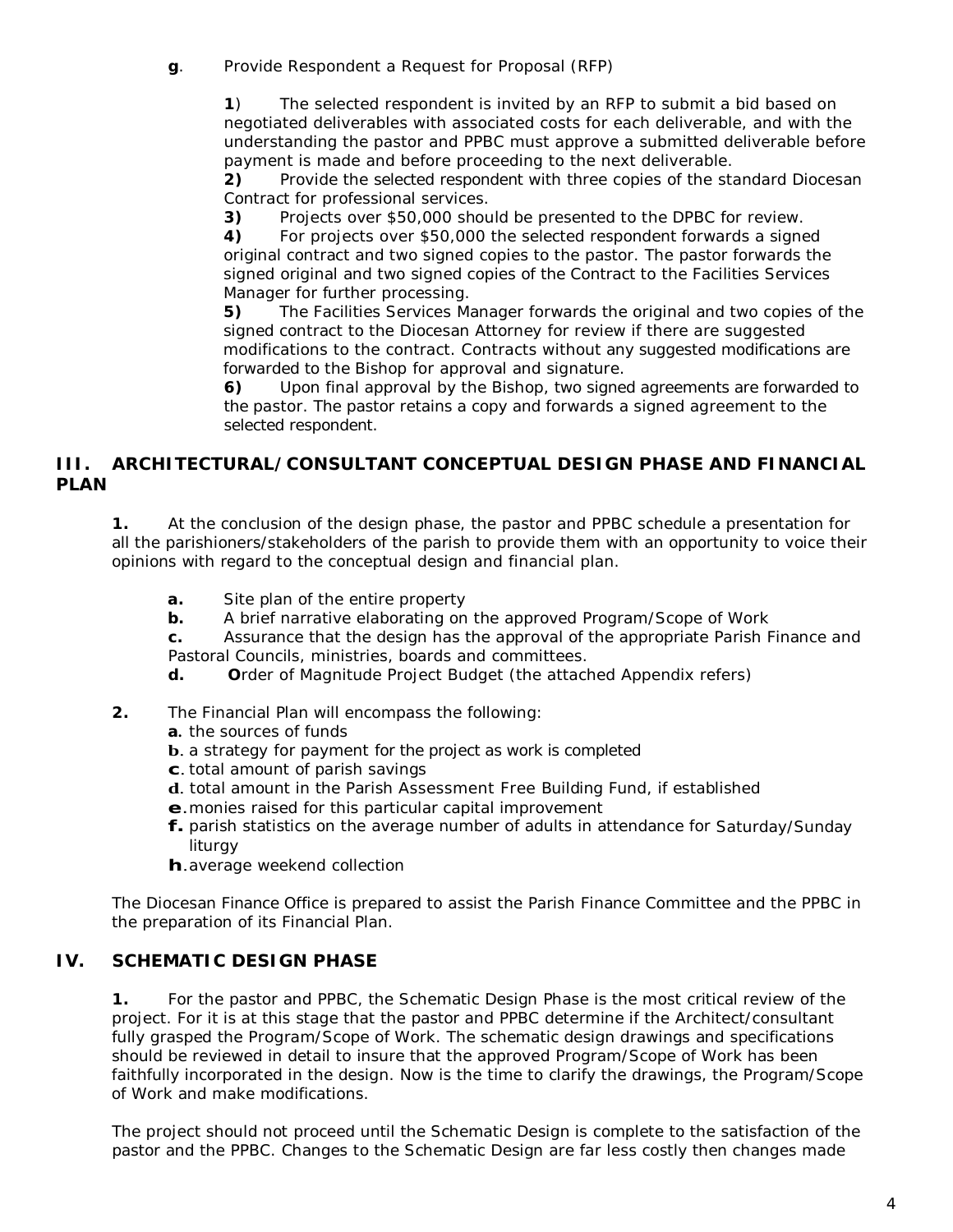later in the design process.

**2.** After review and approval by the pastor, Architect/consultant and PPBC, arrange for a detailed review by the DPBC if the Project is over \$50,000:

- **a.** plan view drawings
- **b.** landscaping concepts
- **c**. general audio and visual specifications
- **d.** general lighting specifications
- **e.** ADA considerations
- **f.** parking including egress and ingress routes
- **g.** infrastructure consideration
- **h.** filings with the City & County and State
- **i.** Order of Magnitude Project Budget (the attached Appendix refers)

### **V. DESIGN DEVELOPMENT PHASE**

**1.** After reviewing the options raised at the end of the Schematic Design Phase, the Design Development Phase adds more definition and detail to the drawings. Plan views, elevations, sections, room sizes, materials, and the exact placement of the building are clearly defined. In addition, there are perspective sketches of details, as well as refined perspectives of the project as a whole.

**2.** During this phase, the whole building is presented as a system, including specific construction issues, which may affect the final project. From this phase, a fairly accurate cost of construction may be obtained from the prepared drawings.

#### **VI. CONSTRUCTION DOCUMENTS PHASE**

The Architect/consultant proceeds with developing biddable construction documents. The construction documents include the final Architectural/Consultant drawings along with a detailed Specifications Manual/Project Manual. The contract documents are reviewed and approved by the pastor prior going to bid.

#### **VII THE BIDDING PROCEDURE**

**1.** The pastor and PPBC with the Architect/Consultant and Project Manager bid the Project by Request For Proposal (RFQ) see sample RFQ Bid Letter<sup>1</sup> Bid procedures are outlined in Volume  $II<sup>1</sup>$ 

**2.** Submitted sealed RFQ's are reviewed by the Pastor and PPBC, Architect/consultant, Project Manager and the Parish Finance Committee to insure the Construction costs are within budget and there is sufficient contingency to cover unforeseen circumstances. (Owners Contingency is normally 7% to 10% of the construction cost.) The Bid Opening Procedure is noted in Volume II1

**3.** If the bid is over the construction budget, the pastor, PPBC, Architect/Consultant and Project manager meet with the lowest bidder, to Value Engineer the construction costs to identify costs savings while maintaining the approved intent of the project. If costs savings are not achieved the pastor and PPBC may consider rebidding the Project.

**4.** Forward three signed originals of the Standard Diocesan Construction Contract to Facilities Services for Legal review, if necessary, and final signature by the Bishop.

**5.** The Pastor announces the winning bidder.

**6.** Two signed contracts are returned to the Pastor for distribution; one copy to the Contractor and the Parish retains one copy.

**7**. The Pastor forwards a letter to the other bidders they did not win the bid.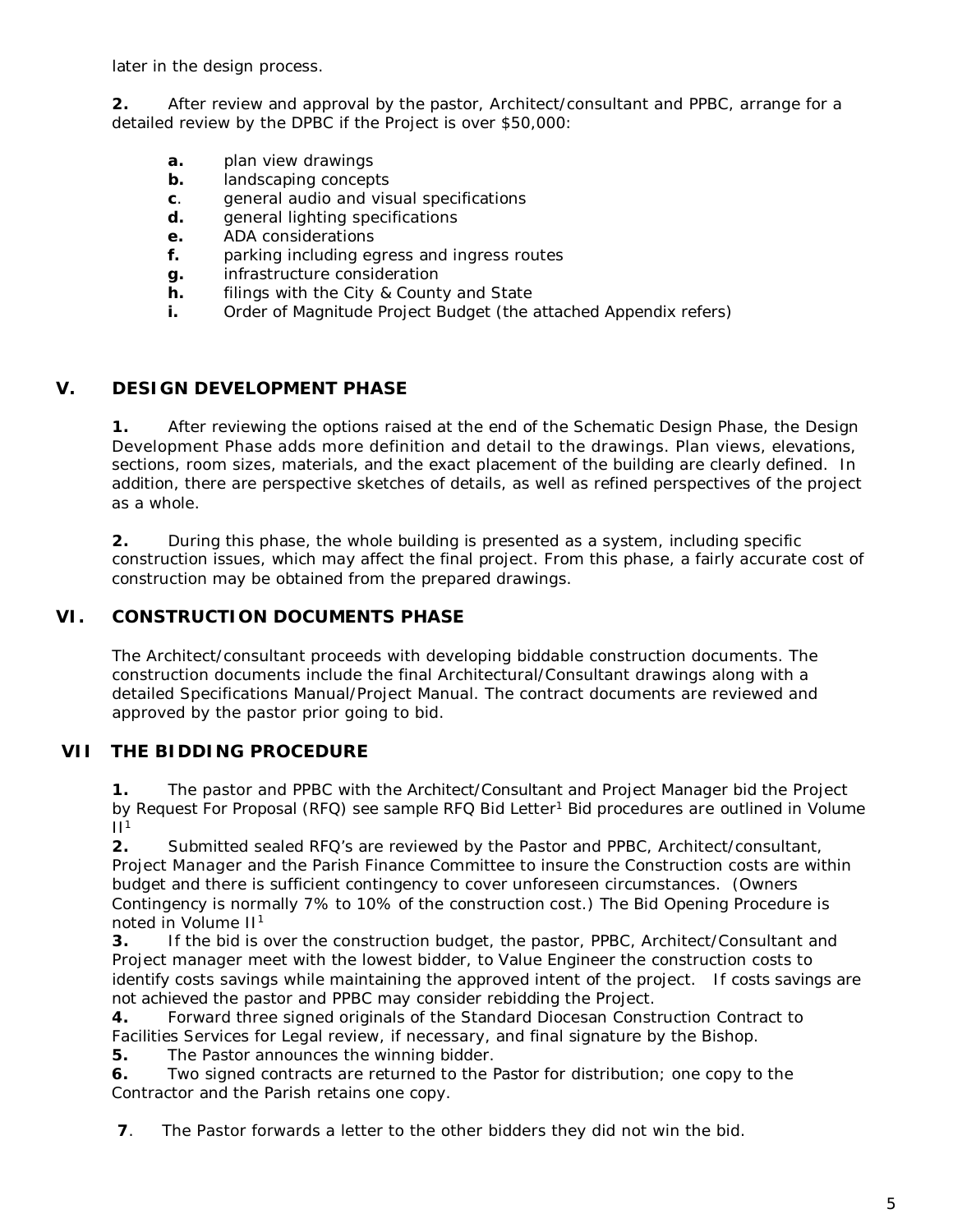# **VII. FOR CONTRACTORS**

**1.** The PPBC issues RFPs for the project through a sealed bid process to three or more qualified contractors.

**2.** PPBC develops an RFP. (Sample RFP letter and Bid List provided on the Diocesan Facilities web site, note 1.)

**3.** RFP Package contains:

- RFP Invitation Letter
- Project Description and Scope of Work
- Bid submittal information:
	- Due date, time and place
- Format: hardcopy, original signature. No e-mail or fax submissions.
- A blank Bidders Cost Proposal form (provided later in Volume II)
- Drawings, specifications and product data sheets, if appropriate
- Supplemental Conditions and House Rules (specific to each parish)
- Blank Contract/Services agreement for information and insurance requirements, located at: Volume  $III<sup>1</sup>$

**4.** Pre-Bid: The pastor, PPBC and Project Manager conduct an onsite pre bid conference with the all bidders on the same date and time. The accompanying Architect/consultant answer any questions.

**5.** Bid Receipt: Sealed bids are date stamped when received. (No faxed copies or unsealed bids should be accepted.)

**6.** Bid Opening procedure:

a. Establish Bid Opening Committee: The Pastor, members of the PPBC, Project Manager and a member of the Parish Finance Council with the Architect or Consultant responsible for the Construction Documents

b. The sealed bids are opened, initialed and dated by each member.

**7.** Select a Contractor

**a.** The Pastor evaluates bids with the PPBC and selects the preferred bid, based on cost, comparable experience and recommendations by the Architect/consultant and Project Manager. It is not necessary for the Pastor to select the lowest bidder.

**b.** If there is a question regarding the facts (exclusions and substitutions) and pricing provided by the lowest bidder, the PPBC arranges a meeting with the low bidder and the Architect/consultant to insure that all elements of the Scope of Work are included in the bid.

**c.** Provide the winning bidder with one original and two copies of the standard Diocesan Contract for Construction; Volume III<sup>1</sup>

**8.** Projects over \$50,000 should be presented to the DPBC for review.

**9.** The winning bidder forwards a signed original contract and two signed copies to the Pastor. The Pastor forwards the original and two signed copies to the Facilities Services Manager for final processing.

**10.** The Facilities Services Manager forwards the original and two copies of the signed contract to the Diocesan Attorney, if necessary for review; then onto the Bishop for approval and signature.

**11.** Upon final approval by the Bishop, the Pastor forwards a signed contract to the winning bidder.

Note: 1 http://www.catholichawaii.org/diocesan-offices/facilitiesmanagement/guidelines.aspx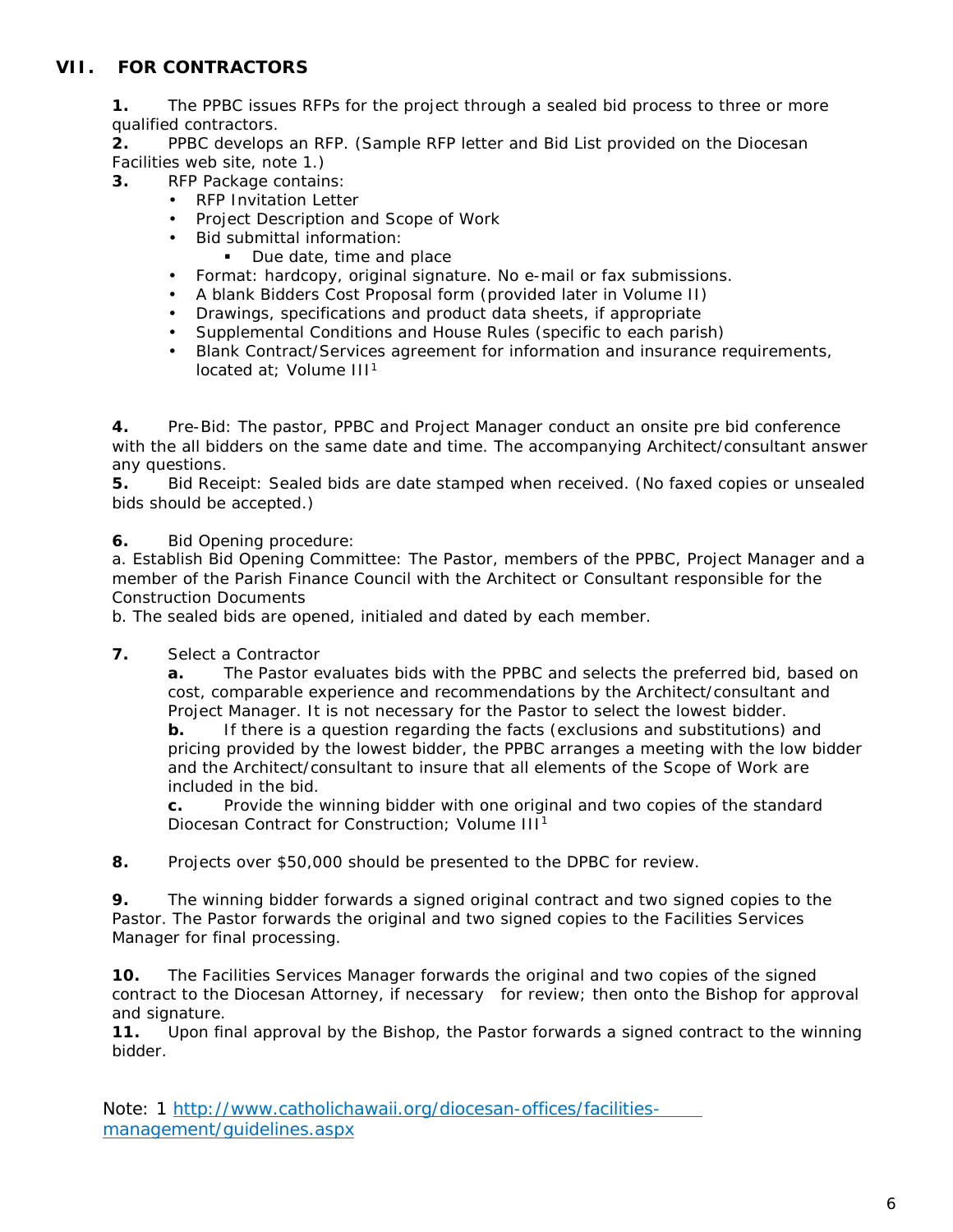## **VII. CONSTRUCTION PERIOD**

**1.** If appropriate, the Pastor arranges for a ground breaking ceremony.

**2.** The PPBC arranges for one member to attend the contractor's weekly job site meetings for the purpose of communicating parish concerns and activities as well as considering the contractor's issues with regard to impediments that may affect the construction schedule or construction costs.

**3.** Change Proposals, refer to Volume II<sup>1</sup>. The contractor submits a Change Proposal to the project manager (PM) if assigned, the Architect/consultant for review and comment. The project manager, Architect/consultant and contractor in consultation with the Pastor and PPBC review the Change Proposal. An approved Change Proposal becomes a Change Order (CO) and authorizes the contractor to proceed with the work. Moreover, if the CO either adds or deducts costs, it must be reflected on the Pay Application and Project Budget. Any changes that affect the worship space must be approved by the assigned Office of Worship.

**4.** The pastor and the PPBC along with the, architect/consultant, are responsible for the administration and supervision of the construction contract, unless a project manager has been hired.

**5.** A Certificate of Insurance is forwarded to the DPBC to insure that the proper insurance coverage for the project is provided.

**6.** At the end of the project the pastor receives one complete set of "As Built" construction documents to include record drawings and specifications as well as all warranties and guarantees and a second complete set is submitted to the DPBC for permanent storage in the Diocesan Archives. The parish maintains the original record set.

## **VIII. GRAND OPENING PHASE**

**1.** The blessing and celebration of the completed project is scheduled with the Bishop's Office by the pastor. Contact the Office of Worship if the blessing involves the Rite of Dedication or Rededication of a Church by the Bishop.

**2.** Any adjustments or renovations made to a church or its worship space following dedication or rededication are to be accomplished in consultation with the Office of Worship.